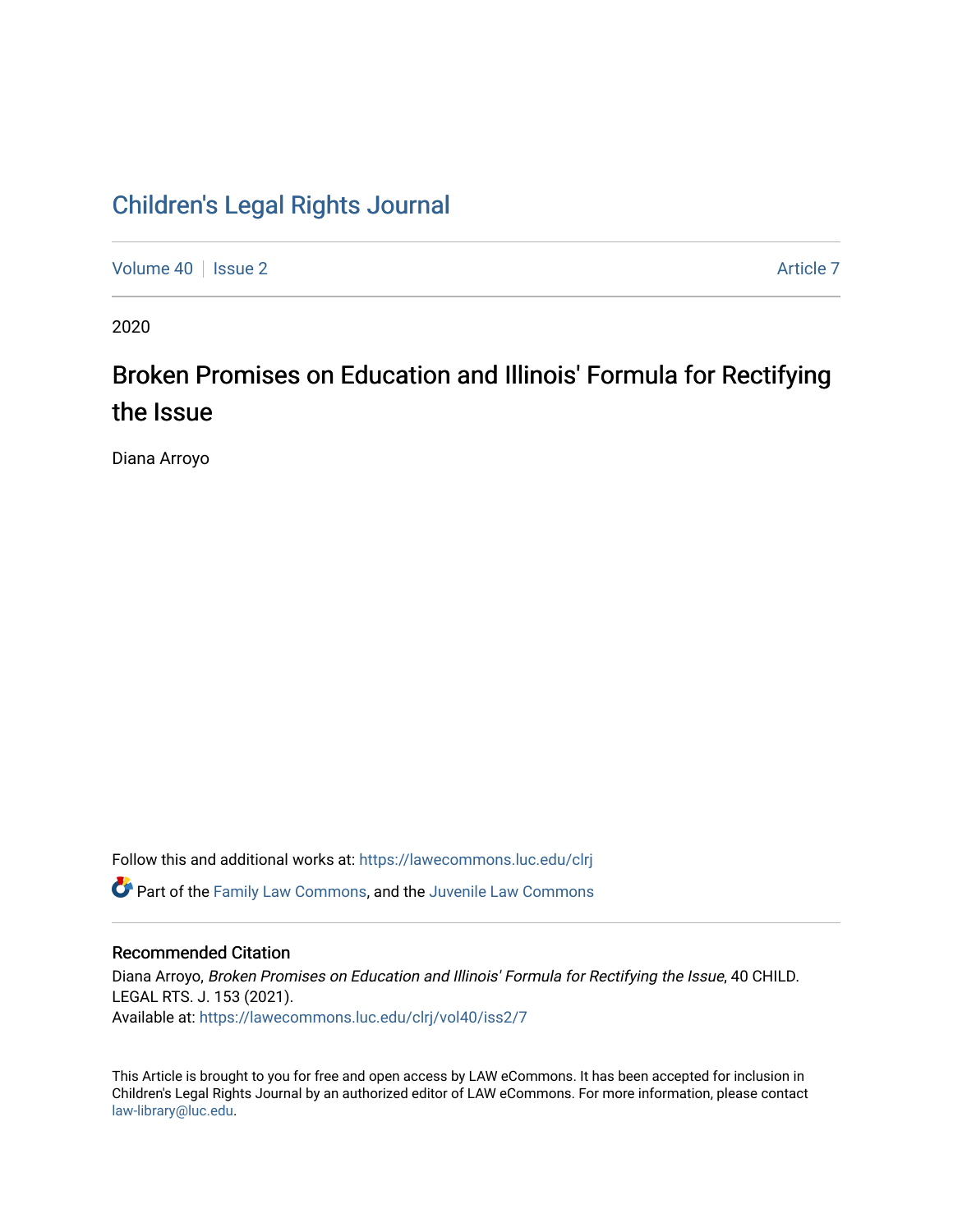### *Education Connection:* **Broken Promises on Education and Illinois' Formula for Rectifying the Issue**

#### By: *Diana Arroyo*

#### I. **INTRODUCTION**

The "American Dream" is the idea that if a person works hard, regardless of birthplace or socioeconomic status, upward mobility is possible. Public education has often been seen as the "equalizer"—the most influential factor in determining a person's economic wellbeing. Roughly fifty-one million children attend public schools in the United States; however, this "equalizing" factor is not equally addressing students' needs nor equally contributing to their success. Too often, children of color and lower socioeconomic status are attending schools that lack significant resources. One of the most common factors affecting resource disparities is school funding.

School funding is a vital determinant. It controls teachers' salaries, the hours a student spends in the classroom, the number of students per class, the availability of extracurricular activities, the condition of school buildings, and the presence (or lack thereof) social services, all of which impact a student's success. A 2018 study of school districts across the United States found that there were significant state and local funding gaps between low poverty districts and high poverty districts. Among the states with the largest gaps were Alabama, Illinois, Missouri, and New York. Illinois had the worst gap; the low poverty districts received 22 percent more in funding than the high poverty districts.

To address this large disparity, the Illinois legislature has enacted the Evidence-Based Funding formula, which seeks to provide adequate funding to all school districts. While its implementation is relatively new, other states with significant funding gaps between low poverty districts and high poverty districts should consider following in Illinois' footsteps in measuring and addressing disparities in funding.

#### **II. THEORETICAL FRAMEWORKS IN SEARCH FOR A SOLUTION**

Since the seminal case of *Brown v. Board of Education,* which held that separate educational facilities based on race violated the Fourteenth Amendment of the U.S. Constitution, advocates for equal public education have not stopped fighting. *Brown* declared that "education is perhaps the most important function of state and local governments . . . **it** is the very foundation of good citizenship . . . it is doubtful that any child may reasonably be expected to succeed in life if he is denied the opportunity of an education." *Brown* was litigated over sixty years ago for the purpose of equal education; however, its purpose has still not been achieved.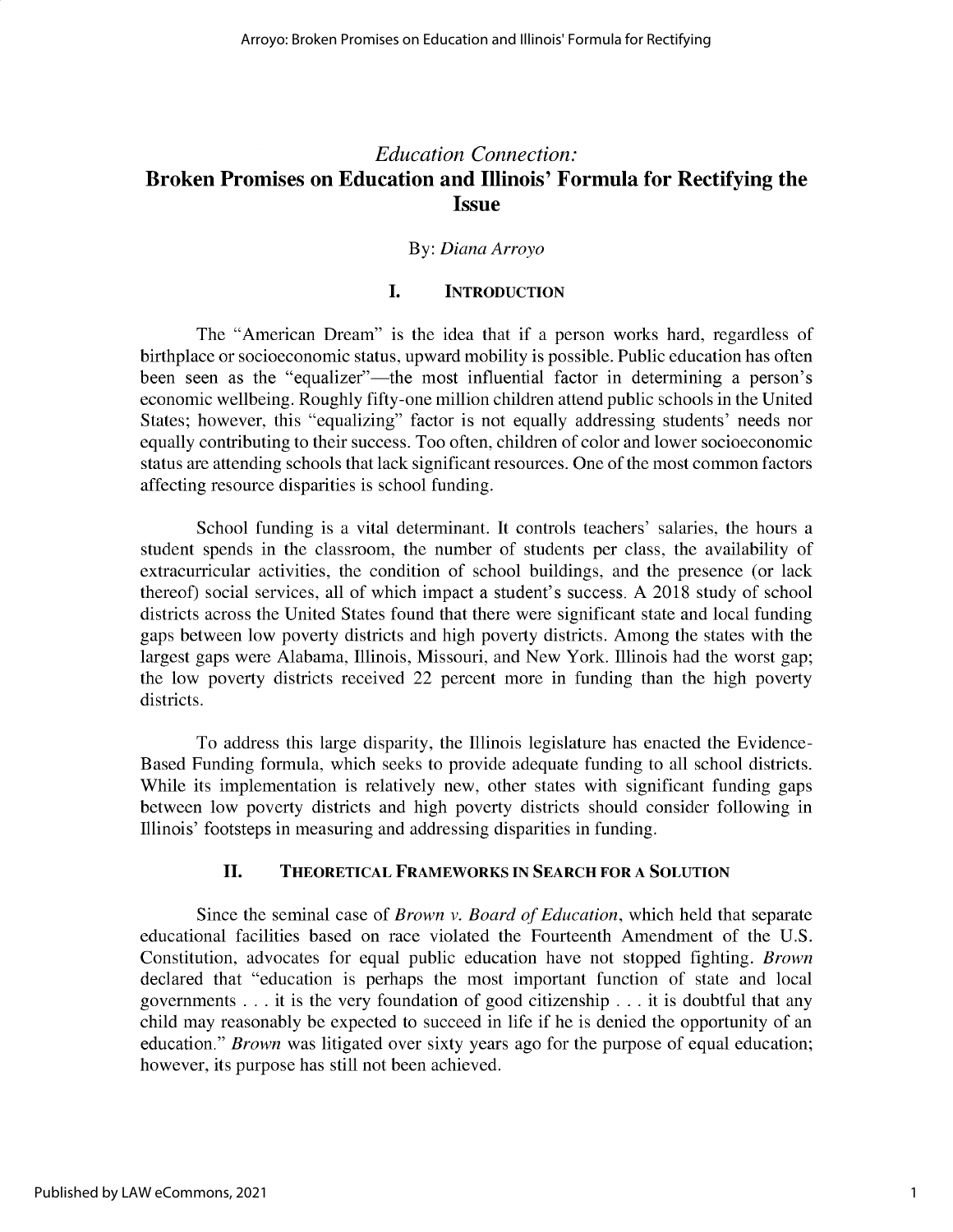The struggle for the solution to equal education can be broken down into four "waves" to distinguish the different legal arguments used to accomplish the same idea: equal education for all children. Although there is disagreement about which case started the first wave, it begun in the 1960s and relied primarily on the Equal Protection Clause of the Fourteenth Amendment. These early cases argued children were denied the equal protection of the law when educational opportunity was not equal. This wave ended in 1973 after the Supreme Court's decision in *San Antonio Independent School District v. Rodriguez,* which held that education is not a fundamental right under the Constitution.

The second wave started in 1973 with New Jersey's Supreme Court decision in *Robinson v. Cahill.* The court held that the state's constitutional provisions could be the basis for school finance reform, which encouraged equal education proponents to focus on equal protection clauses in state constitutions. Proponents of the second wave argued that these clauses guaranteed equal funding to school districts across the state. They prevailed when the plaintiffs could show that education was a fundamental right and wealth was a suspect classification or that the school finance scheme was not rationally related to the state's interest in maintaining control over education expenses. This hinted at the idea that a child's education should not be based on the child's zip code. Proponents were successful when the courts ordered state legislatures to revise their school finances and to provide more spending on low-wealth districts.

The third wave began around 1989 and shifted from a focus on equity to ensuring adequate education. Proponents of equal education focused on the inputs in education, while this wave focused on the outcomes. "Equal spending" focused on equal financial inputs to ensure equal resources and funds across school districts. In contrast, "adequate spending" focused on educational outputs and was concerned with allocating funding to all schools to provide a reasonable chance at meeting state standards and quality education to all students. For example, adequate funding will consider additional funding required for students with disabilities and bilingual students.

Scholars have argued that a fourth wave in funding litigation is emerging. These arguments include that litigants should use the state-level success of the third wave and pursue adequacy-based litigation at the federal level, that litigants should use federal legislation mandating education standards to hold states accountable, and that litigants should tackle the deep roots of unequal opportunities intersecting with students of difference races, ethnicities, and languages.

Although scholars recognize three and possibly now four waves, the waves often overlap, and equal education proponents use arguments from all waves. The key point is recognizing the shift from arguing that education is a fundamental right and should be equal to arguing that education should be adequate.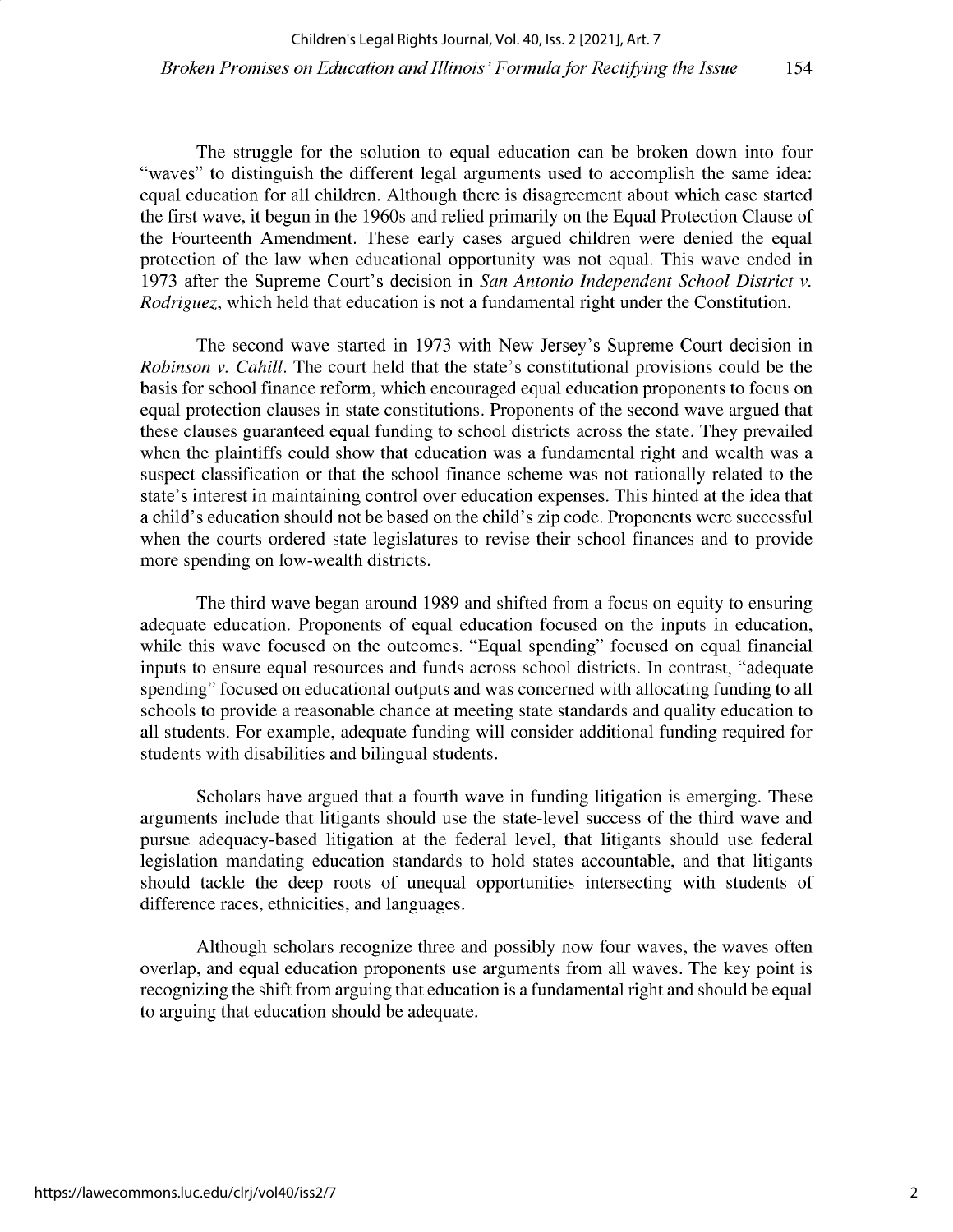#### **III. AN ANALYSIS OF ILLINOIS PUBLIC FUNDING ISSUES**

**Although it is important to recognize that many state constitutions have clauses that** promise quality public education, this article will focus on the state that has been **consistently ranked as having the largest disparities between low poverty and high poverty districts: Illinois. Despite its dismal ranking, the language of Illinois' constitution confirms that, to some extent, the state has taken responsibility for providing public education:**

> A fundamental goal of the People of the State is the educational development of all persons to the limits of their capacities. The State shall provide for an efficient system of high quality public **educational institutions and services. Education in public schools** through the secondary level shall be free. There may be such other free education as the General Assembly provides by law. The State has the primary responsibility for financing the system of public **education.**

**Illinois promises that the state will have the "primary responsibility" and goes as far as stating that the education should be consisting of an "efficient system of highquality" education. However, this educational promise has been unequally achieved across** its school districts.

**The core reason for this education disparity in Illinois is** *how* **schools are funded.** For example, in 2019-2020, Illinois school districts were funded by 66.4 percent local funds, 26.6 percent state funds, and 7 percent federal funds. The most significant part of **school funding came from local funds, primarily raised through property taxes. For** example, in the Rondout School District 72 in Lake Forest, Illinois, the median home value **in 2020 is** *\$756,324.* **In comparison, in the Germantown School District 60 in Germantown, Illinois, the median home value** is \$150,471. **Because homeowners in areas with higher home values pay larger amounts in property taxes, schools in these areas receive more funding. This results in disparities that can easily be seen when considering raw numbers of per pupil spending. In these same schools, in 2019-2020, Rondout School District 72** spent \$35,409 per pupil while Germantown School District 60 spent only \$7,086 per pupil.

#### **IV. LEGISLATING A SOLUTION: THE EVIDENCE-BASED FUNDING FORMULA**

The Illinois legislature took notice of funding disparities in its public schools and, in 2017, passed Public Act 100-0465, better known as the Evidence-Based Funding ("EBF") formula. The EBF formula statute has four goals it seeks to reach by 2027: (1) **provide all students with a "high quality education"; (2) ensure all students graduate high school and with the skills to pursue secondary education or a career; (3) reduce the achievement gap between at-risk and non-at-risk students; and (4) ensure the state satisfies its obligation to fund public education and reduce the burden placed on local taxes.**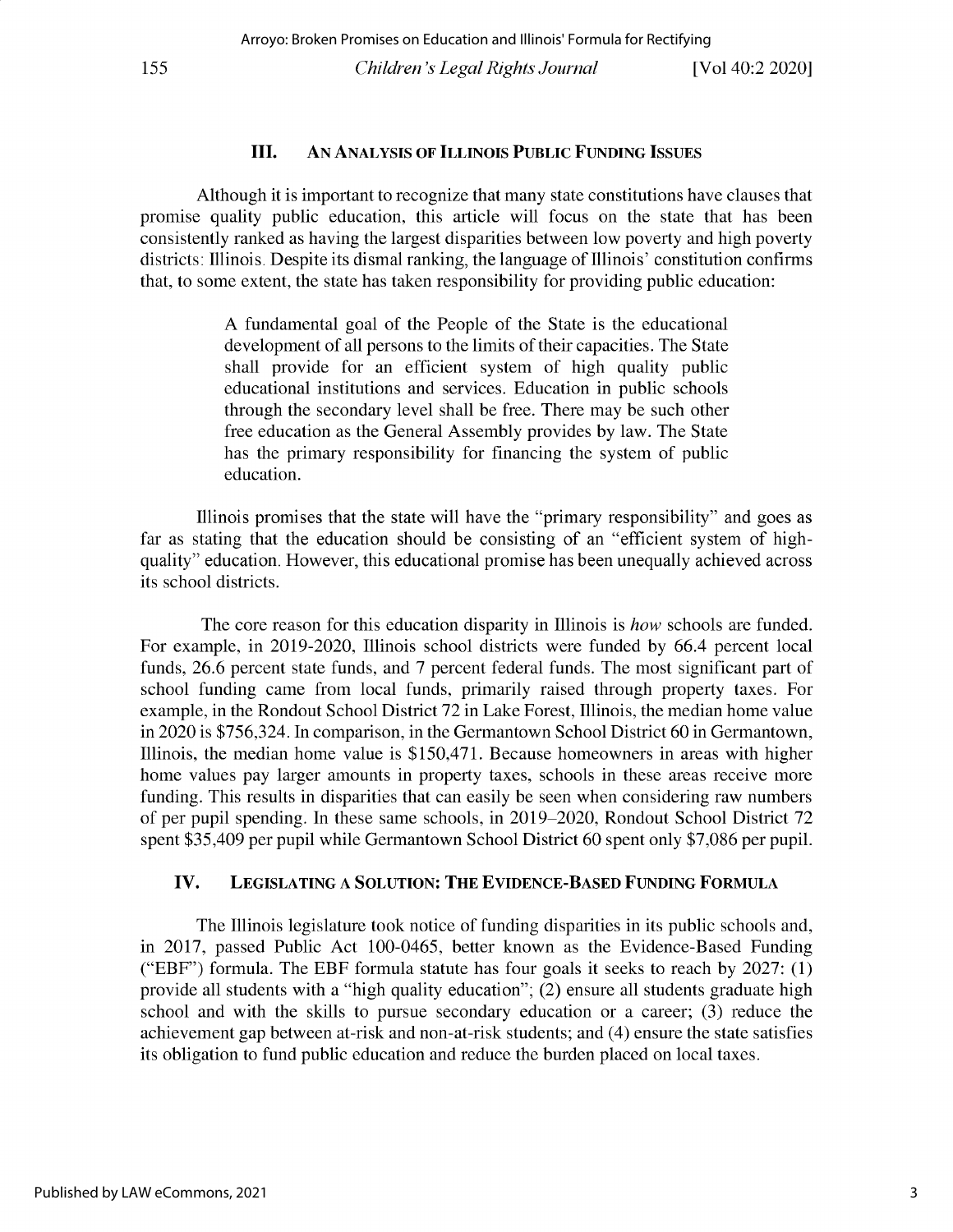The statute attempts to provide adequate funding for all school districts. The EBF formula statute defines the "adequacy target" as the cost of providing high-quality education by determining the districts' cost of providing "essential elements." Essential elements are the resources and educational programs that research declares as necessary for student success, improving academic performance, and the maintenance and operation of the school district.

According to the Illinois State Board of Education, EBF formula calculations are done in three stages. First, it must determine the cost of educating students and create an adequacy target for each district. Second, it will consider the district's local resources in comparison to their adequacy target. Third, it will distribute additional state funds to meet the adequacy target. Further, the new law ensures progress by calculating the adequacy target annually through the creation of a Professional Review Panel to review the effects of the EBF formula and its goals within five years. With these steps, Illinois hopes to strive to better fund their schools.

Taking the aforementioned Illinois school districts as examples, in 2019-2020, Rondout School District's adequacy target was set at \$1,634,239; however, their final resources were \$4,402,977, or 269 percent of its adequacy target. This means that the district had funding that was 169 percent above what it needed to provide adequate education for its students. Conversely, Germantown School District's adequacy target was set at \$2,577,372; however, its final resources were \$1,748,906, or only 68 percent of its adequacy target. Thus, the district was 32 percent short of providing adequate education for its students, according to the EBF formula. This example shows how adequate targets provide clear records of which school districts are falling below or are way above their target of funding to provide quality and adequate education. Adequate targets therefore serve as triggers for the state to consider these disparities and provide funding accordingly.

Other state legislatures should recognize the difference between funding through an adequacy lens versus an equality lens because not only is the education curriculum changing but the demographics and needs of students differ widely. Other states can adopt the EBF formula or a similar formula to calculate the needs of students and the amount of appropriate funding they require to provide an adequate education for all students.

#### V. CONCLUSION

While the Constitution of Illinois suggests that the state takes responsibility for the success of its public schools and promises that the state will have "primary responsibility" for providing an "efficient system of high-quality" education, Illinois is consistently ranked as having the largest disparities between low poverty and high poverty districts. The EBF formula is not going to fix Illinois' school funding problem immediately. However, it is a step in the right direction, ensuring that the state provides adequate funding to schools by using adequacy targets and moving away from its reliance on local property taxes. If the EBF formula is applied properly, over time, Illinois will successfully meet its goal of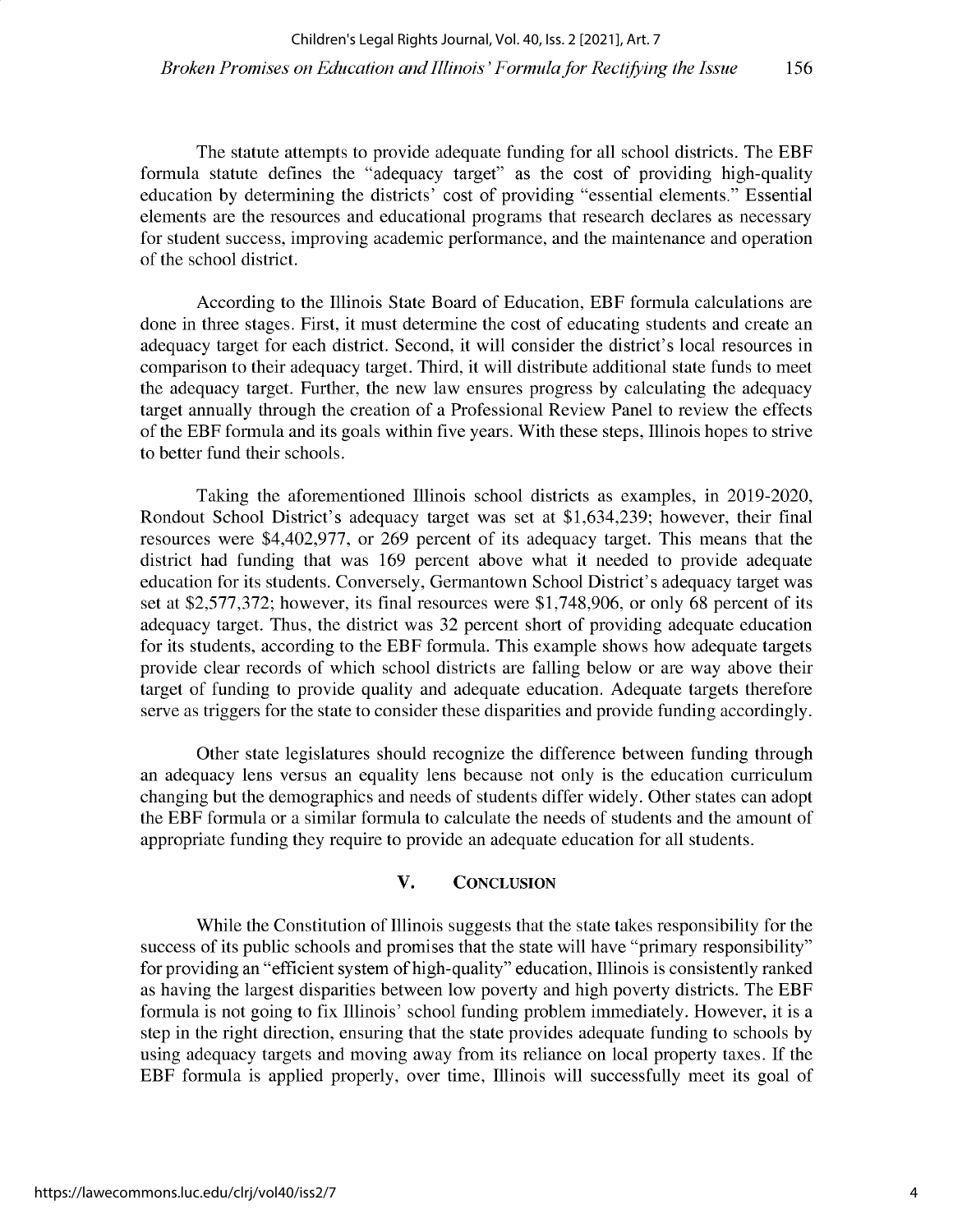providing free and quality education for all students. Other states can benefit from the EBF **formula and push their legislatures to enact a more adequate funding scheme for public education to ensure that all children no matter their zip code, their demographics, or their ability have adequate resources for their academic success.**

#### **SOURCES**

105 ILL. COMP. STAT. ANN. 5/1 (West, Westlaw through P.A. 101-651).

105 ILL. COMP. STAT. ANN. 5/18-8.15 (West, Westlaw through P.A. 101-651).

Jill Ambrose, *A Fourth Wave of Education Funding Litigation: How Education Standards and Costing-Out Studies Can Aid Plaintiffs in Pennsylvania and Beyond,* 19 B.U. Pub. Int. L.J. 107 (2009).

*An Overview of the Evidence-Based Funding Formula,* ILL. STATE BD. OF EDUC. (2017), https://www.isbe.net/Documents/EBF Presentation Overview.pdf.

Adam Barone, *The American Dream,* INVESTOPEDIA (2019), https://www.investopedia.com/terms/a/american-dream.asp.

Brown v. Bd. of Ed. of Topeka, Shawnee County, Kan., 347 U.S. 483 (1954).

Germantown Home Prices & Values, ZILLOW, https://www.zillow.com/germantown-il/home**values/ (last visited November 29, 2020).**

*Germantown SD 60 Illinois Report Card,* **ILL. ST. BD. OF ED., https://www.illinoisreportcard. con/District. aspx?source=environment&source2=evidencebasedfu** nding&Districtid=13014060002 (last visited November 29, 2020).

Lauren Nicole Gillespie, *The Fourth Wave of Education Finance Litigation: Pursuing A Federal Right to an Adequate Education,* 95 CORNELL L. REV. 989 (2010).

David G. Hinojosa, *"Race-Conscious" School Finance Litigation: Is A Fourth Wave Emerging?,* 50 U. RICH. L. REV. 869 (2016).

ILL. CONST. art. X, § 1.

*Illinois Report card, ILL. ST. BD. OF ED., https://www.illinoisreportcard.com/state.* **aspx?stateid=IL&source=environment&source2=revenuepercentages (last visited November 29,** 2020).

IVY MORGAN & ARY AMERIKANER, EDUC. TRUST, FUNDING GAPS: AN ANALYSIS OF SCHOOL FUNDING EQUITY ACROSS THE U.S. AND WITHIN EACH STATE (2018), https://edtrust.org/wp**content/uploads/2014/09/FundingGapReport\_2018\_FINAL.pdf.**